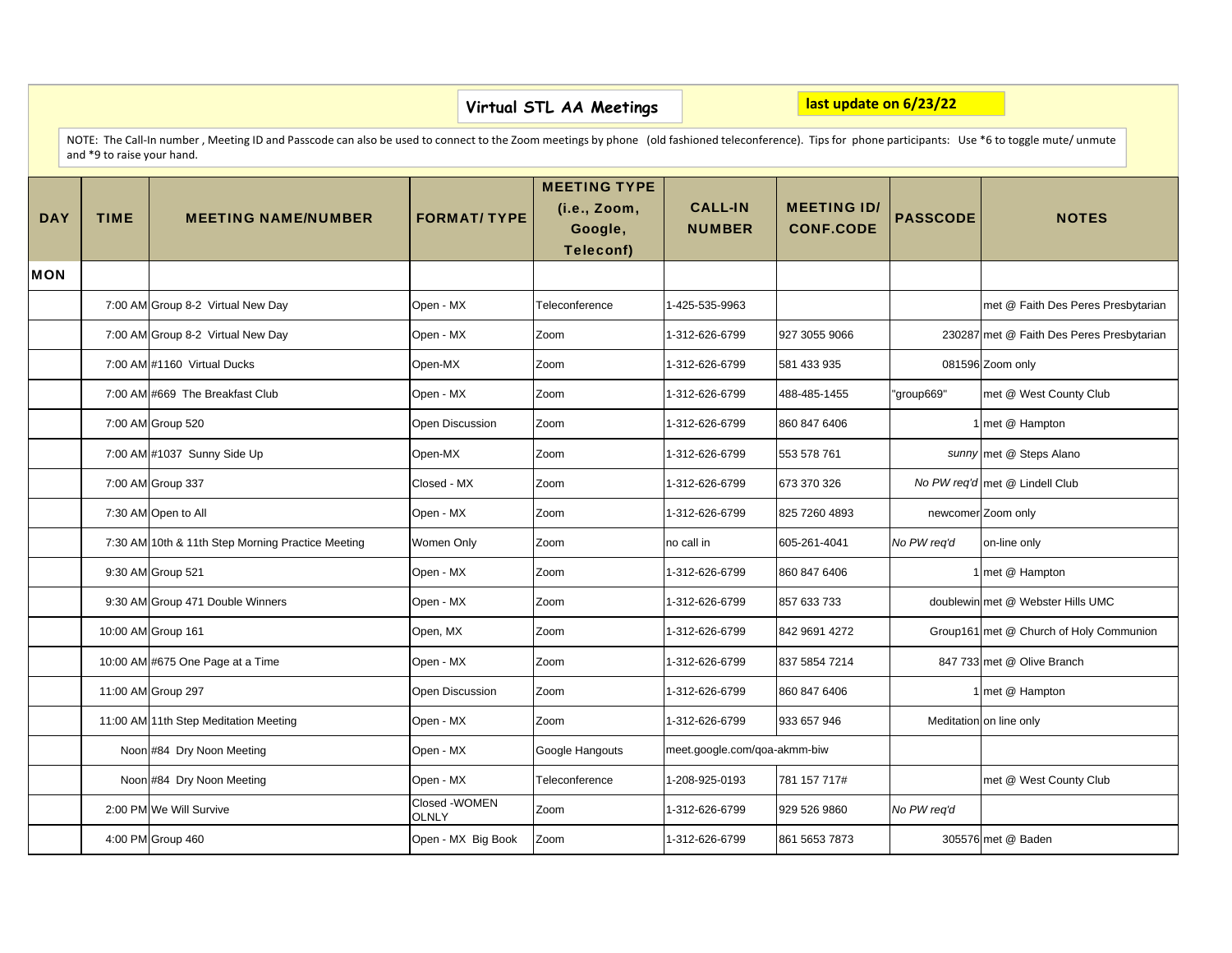|              | 5:15 PM Women's Happy Destiny              | Open - WOMEN ONLY Zoom                |                 | 1-312-626-6799 | 884 7372 3228 |             | 202019 on-line only                                   |
|--------------|--------------------------------------------|---------------------------------------|-----------------|----------------|---------------|-------------|-------------------------------------------------------|
|              | 5:30 PM Group 567                          | Open Discussion                       | Zoom            | 1-312-626-6799 | 860 847 6406  |             | 1 met @ Hampton                                       |
|              | 6:00 PM Group 1010 - I Am Responsible      | Closed - Women                        | Zoom            | 1-312-626-6799 | 191 385 271   |             | 085501 met @ The Gathering                            |
|              | 6:00 PM #466 - Take It Easy                | Open-MX; Big Book                     | Zoom            | 1-312-626-6799 | 882 1409 6571 |             | 046888 met @ North County Office                      |
|              | 6:00 PM #18 - Group 18                     | Closed - Women                        | Zoom            | 1-312-626-6799 | 840 2578 9417 |             | 004522 met @ Lindell Club                             |
|              | 6:00 PM Lucky Boys - Zoom                  | Closed - Men                          | Zoom            | 1-312-626-6799 | 810 7043 4904 | luckyboys   | met @ Central Services                                |
|              | 6:00 PM Group 239 - Men                    | Closed - Men                          | Zoom            | 1-312-626-6799 | 262 732 158   |             | 437912 met @ Gateway Christian                        |
|              | 6:15 PM Group 416 - Life Is Good Women Mtg | Closed - Women                        | Zoom            | 1-312-626-6799 | 870 7163 2237 | 749589      | Lasts until 7:30; met @ Community<br>Christian Church |
|              | 6:30 PM ODAAT                              | Closed-Men-Speaker                    | Zoom            | 1-312-626-6799 | 841 416 453   | 013510      |                                                       |
| 6:30 PM KISS |                                            | Open-MX                               | Zoom            | 1-312-626-6799 | 828-9820-4114 | No PW req'd | met @ Living Word Church                              |
| 6:30 PM #329 |                                            | Closed - MX                           | Conference call | 1-717-770-5505 | 132975#       |             | met @ First Presby - Ferguson                         |
|              | 7:00 PM #347 Text Book Group               | Open-MX; Big Book/<br>Step/Traditions | Zoom            | 1-312-626-6799 | 879 5915 7506 |             | 235305 met @ 1st Unitarian Church                     |
|              | 7:00 PM #792 K.I.S.S. Women's Mtg          | Closed - Women -<br>Rotating          | Zoom            | 1-312-626-6799 | 858 5249 0948 |             | 734268 met @ Glendale Lutheran                        |
|              | 7:00 PM #32 Embassy Group                  | Closed-Men-Speaker                    | Zoom            | 1-312-626-6799 | 292 449 185   |             | embassy met @ Our Lady of Pillar                      |
|              | 7:00 PM #388 The Sixth Sense Group         | MX-Open; Rotating                     | Zoom            | 1-301-715-8592 | 367 052 975   |             | 323401 met @ Chesterfield Comm. Church                |
|              | 7:00 PM Group 391                          | Closed-MX                             | Zoom            | 1-301-715-8592 | 861 630 3068  | @NewLife!   | met @ Glendale Presbyterian                           |
|              | 7:00 PM Group 38 - Men                     | Closed - Men                          | Zoom            | 1-312-626-6799 | 771 478 666   | No PW req'd | met @ Faith Des Peres Presbytarian                    |
|              | 7:00 PM Live & Let Live Group 150          | Open - MX                             | Zoom            | 1-312-626-6799 | 799 278 9162  |             | 1234 met @ Steps Alano Club                           |
|              | 7:00 PM Group 719 Sobriety Alive           | Open - MX, Topic                      | Zoom            | 1-312-626-6799 | 879 5068 0908 |             | 725171 met @ Grace Union                              |
|              | 7:30 PM Group 81 - Speaker Mtg.            | Speaker                               | Zoom            | 1-312-626-6799 | 847 497 8414  | No PW req'd | met @ John Calvin Presbyterian                        |
|              | 7:30 PM #6 Normandy Group                  | <b>Closed Mixed</b>                   | Zoom            | 1-301-715-8592 | 386 729 9469  |             | 5Rk2s3 met @ Community Church in Christ               |
|              | 7:30 PM AA Roots - A History Study         | Open - MX                             | Zoom            | 1-312-626-6799 | 825 7260 4893 | newcomers   | met @ Central Services                                |
|              | 8:00 PM Recovery of Mind, Body & Spirit    | <b>Closed Step</b>                    | Zoom            | 1-312-626-6799 | 860 847 6406  |             | 1 met @ Hampton                                       |
|              | 8:00 PM Group 815 Solution Talkers         | Closed - Men                          | Zoom            | 1-312-626-6799 | 608 027 206   | 815aa       |                                                       |
|              | 8:00 PM Safe and Protected                 | Open - MX                             | Zoom            | 1-312-626-6799 | 373 9453 932  | Recover164  | met @ West County Club                                |
|              | 8:00 PM #1120 Dubious Luxury               | Open - MX                             | Zoom            | 1-312-626-6799 | 187 245 516   | No PW reg'd | met @ Recovery St. Louis                              |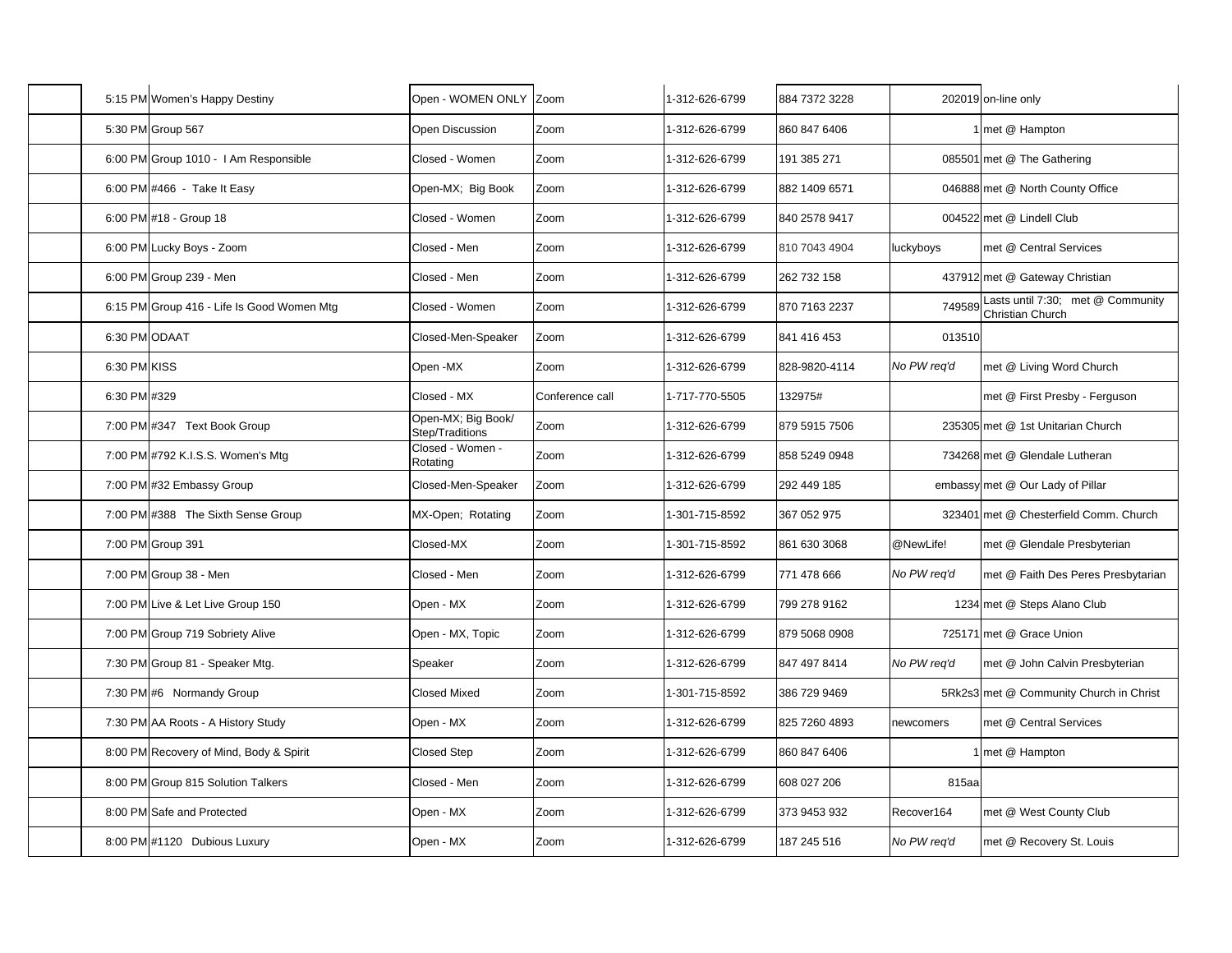| <b>TUES</b> |                                           |                                |                 |                              |               |             |                                                                 |
|-------------|-------------------------------------------|--------------------------------|-----------------|------------------------------|---------------|-------------|-----------------------------------------------------------------|
|             | 7:00 AM #1160 Virtual Ducks               | Open-MX                        | Zoom            | 1-312-626-6799               | 581 433 935   |             | 081596 Zoom only                                                |
|             | 7:00 AM #669 The Breakfast Club           | Open - MX                      | Zoom            | -312-626-6799                | 488-485-1455  | "group669"  | met @ West County Club                                          |
|             | 7:00 AM Group 520                         | <b>Open Discussion</b>         | Zoom            | -312-626-6799                | 860 847 6406  |             | 1 met @ Hampton                                                 |
|             | 7:00 AM Group 337                         | Closed - MX                    | Zoom            | -312-626-6799                | 673 370 326   | No PW req'd | met @ Lindell Club                                              |
|             | 7:00 AM #1037 Sunny Side Up               | Open-MX                        | Zoom            | 1-312-626-6799               | 553 578 761   |             | sunny met @ Steps Alano                                         |
|             | 10:00 AM Group 120 Sunlight of the Spirit | Open Mixed - Step              | Google Hangouts | meet.google.com/noq-eugh-imb |               |             |                                                                 |
|             | 10:00 AM Group 120 Sunlight of the Spirit |                                | Teleconference  | 1-505-445-7275               | 468 543 917#  |             | met @ St Luke's UMC                                             |
|             | 10:00 AM #139 Old Priory Group            | Open Mixed - Speaker           | Zoom            | -312-626-6799                | 595 557 6348  |             | 971765 met @ Holy Cross Lutheran                                |
|             | 10:00 AM #1123 Women's SOS Step Meeting   | Closed-Women, Step             | Zoom            | -312-626-6799                | 839 0487 4634 |             | 121212 met @ Ivy Chapel                                         |
|             | 11:00 AM Group 297                        | Closed                         | Zoom            | -312-626-6799                | 860 847 6406  |             | 1 met @ Hampton                                                 |
|             | 11:00 AM 11th Step Meditation Meeting     | Open - MX                      | Zoom            | 1-312-626-6799               | 933 657 946   |             | Meditation on line only                                         |
|             | Noon #84 Dry Noon Meeting                 | Open - MX                      | Google Hangouts | meet.google.com/goa-akmm-biw |               |             |                                                                 |
|             | Noon #84 Dry Noon Meeting                 | Open - MX                      | Teleconference  | -208-925-0193                | 781 157 717#  |             | met @ West County Club                                          |
|             | Noon Big Book Study with Joe & Charlie    | Closed - MX                    | Zoom            | -312-626-6799                | 84477401199   | 481083      |                                                                 |
|             | 12:15 PM # 1121 Emotional Sobriety        | Speaker                        | Zoom            | -312-626-6799                | 131 805 796   |             | 39727 met @ Hotel Calif. By the Sea                             |
|             | 2:00 PM We Will Survive                   | Closed - WOMEN<br><b>OLNLY</b> | Zoom            | -312-626-6799                | 929 526 9860  | No PW req'd |                                                                 |
|             | 5:15 PM Women's Happy Destiny             | Open - WOMEN ONLY Zoom         |                 | -312-626-6799                | 884 7372 3228 |             | 202019 on-line only                                             |
|             | 5:30 PM Group 972                         | Closed - Men                   | Zoom            | -312-626-6799                | 770 866 381   |             | balls met @ Central Services                                    |
|             | 5:30 PM Group 488 Zoom Mtg                | Open - MX                      | Zoom            | -312-626-6799                | 975 665 1724  |             | 062020 met @ Co. Library HQ                                     |
|             | 5:30 PM NEWCOMER                          | Open - MX                      | Zoom            | -312-626-6799                | 860 847 6406  |             | 1 met @ Hampton                                                 |
|             | 5:30 PM Just For Today                    | Closed - WOMEN<br><b>OLNLY</b> | Zoom            | -312-626-6799                | 905 500 9221  |             | 597494 on-line only                                             |
|             | 5:45 PM Group 449                         | Closed - Speaker               | Zoom            | -312-626-6799                | 813 7082 7656 | 491098      | line open @ 5:30 pm - met at<br><b>Gateway Christian Church</b> |
|             | 6:00 PM Group 976 - Facts or Feelings     | Closed - Women/<br>Rotating    | Zoom            | 1-312-626-6799               | 825 2940 8418 |             | #FoFeel976 met @ St. Charles Presbyterian                       |
|             | 6:00 PM All The Young Dudes               | Closed - Men                   | Zoom            | -312-626-6799                | 8821 4859 902 |             | 271565 met @ Lindell Club                                       |
|             | 6:30 PM Group 11                          | MX - Discussion                | Zoom            | -312-626-6799                | 909 036 973   |             | group11 met @ St. Peters Episcopal                              |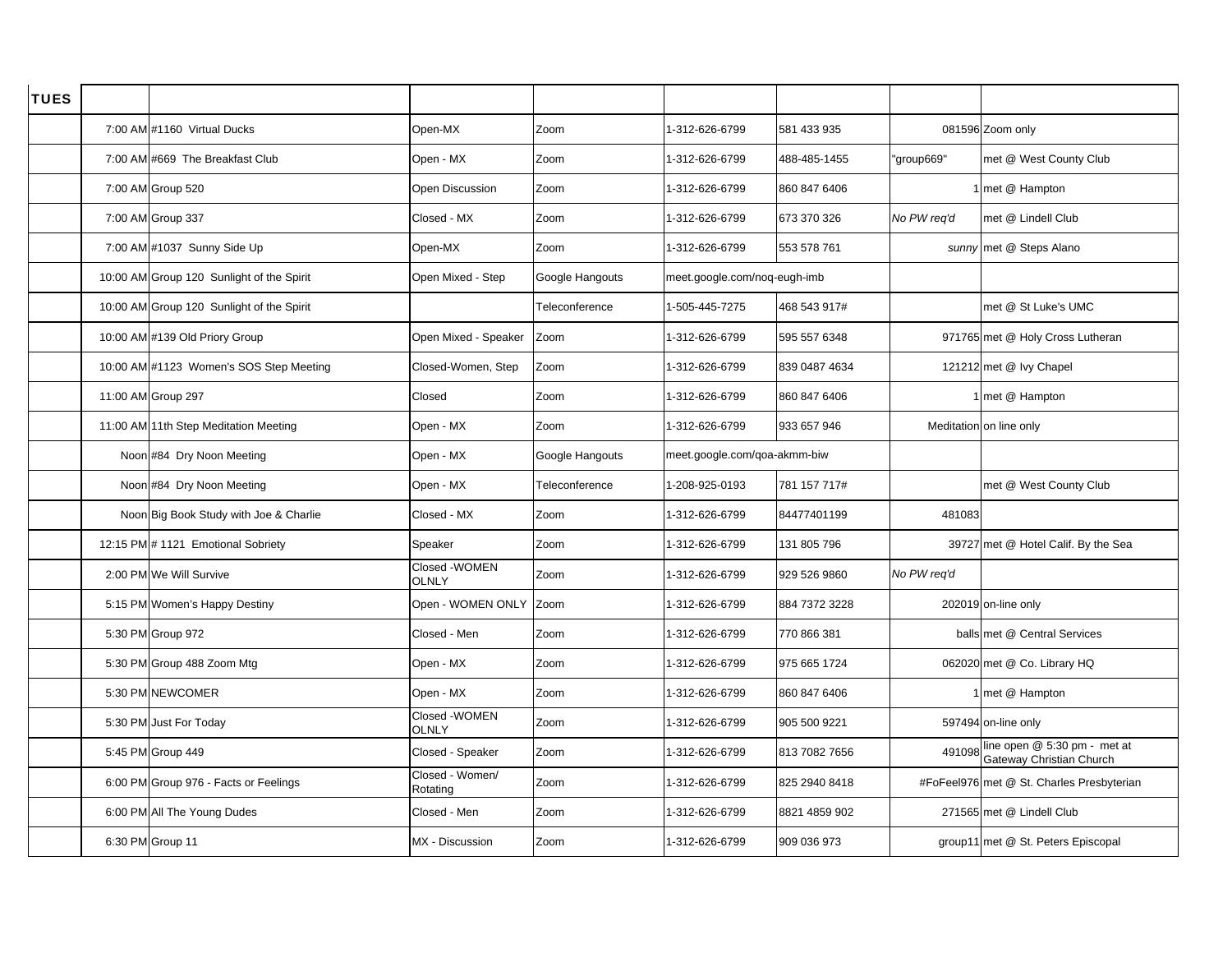|            | 7:00 PM Burton's Heros - STLCDWI                  | Open-MX - Discussion                   | Zoom           | 1-312-626-6799 | 717-0568-3853 |             | Burton on-line only                         |
|------------|---------------------------------------------------|----------------------------------------|----------------|----------------|---------------|-------------|---------------------------------------------|
|            | 7:00 PM #451 - Candlelighters Women's Mtg         | Closed - Women                         | Zoom           | 1-312-626-6799 | 861 6035 8836 |             | candles met @ Dardenne Prairie Presbyterian |
|            | 7:00 PM #343 The Quitters                         | Closed - Men                           | Zoom           | 1-312-626-6799 | 844 0435 0496 |             | 3 met @ Southminister Presby                |
|            | 7:00 PM Live & Let Live Group 150                 | Open - MX                              | Zoom           | 1-312-626-6799 | 799 278 9162  |             | 1234 met @ Steps Alano Club                 |
|            | 7:00 PM 11th Step Meditation Meeting              | Open - MX                              | Zoom           | 1-312-626-6799 | 892 685 972   |             | meditation met @ Samuel UCC                 |
|            | 7:00 PM #502 Tuesday Night-NEWCOMER               | Open - MX                              | Zoom           | 1-312-626-6799 | 720 9010 4286 |             | Group502 met @ Our Savior Lutheran          |
|            | 7:30 PM Group 106 - Love and Tolerance            | Closed - MX                            | Zoom           | 1-312-626-6799 | 225 211 5507  |             | 502105 met @ St Luke's UMC                  |
|            | 7:30 PM #469 Working With Others                  | Open - MX Big Book                     | Zoom           | 1-312-626-6799 | 682 058 2119  | No PW req'd | met @ Parkway UCC                           |
|            | 7:30 PM Saturday Night Live                       | Open - MX                              | Zoom           | 1-312-626-6799 | 383 580 1107  |             | 133-893 met @ Roof Top Church               |
|            | 7:30 PM Group 12                                  | Open - MX                              | Zoom           | 1-312-626-6799 | 875 4858 1459 |             | Group12 met @ Church of Holy Communion      |
|            | 8:00 PM #52 Men's Big Book                        | Closed - Men; Big<br><b>Book Study</b> | Zoom           | 1-312-626-6799 | 583 711 838   | 597727      |                                             |
|            | 8:00 PM Safe and Protected                        | Open - MX                              | Zoom           | 1-312-626-6799 | 373 9453 932  | Recover164  | met @ West County Club                      |
|            | 8:00 PM Group 924                                 | Open - MX                              | Zoom           | 1-312-626-6799 | 860 847 6406  |             | 1 met @ Hampton                             |
|            | 11:00 PM AA Late Night                            | Open - MX                              | Zoom           | 1-312-626-6799 | 594 471 3635  |             | aalatenigh met @ Central Services           |
| <b>WED</b> |                                                   |                                        |                |                |               |             |                                             |
|            | 7:00 AM Group 8-2 Virtual New Day                 | Open - MX                              | Zoom           | 1-312-626-6799 | 927 3055 9066 |             | 230287 met @ Faith Des Peres Presbytarian   |
|            | 7:00 AM Group 8-2 Virtual New Day                 | Open - MX                              | Teleconference | -425-535-9963  |               |             | met @ Faith Des Peres Presbytarian          |
|            | 7:00 AM #746 Cross Talkers - The "Unglum" Lot     | Closed - MX                            | Zoom           | 1-312-626-6799 | 455 564 8427  |             | 039727 met @ Parkway UCC                    |
|            | 7:00 AM #1160 Virtual Ducks                       | Open-MX                                | Zoom           | 1-312-626-6799 | 581 433 935   |             | 081596 Zoom only                            |
|            | 7:00 AM #669 The Breakfast Club                   | Open - MX                              | Zoom           | 1-312-626-6799 | 488-485-1455  | "group669"  | met @ West County Club                      |
|            | 7:00 AM Group 532                                 | Open                                   | Zoom           | 1-312-626-6799 | 860 847 6406  |             | 1 met @ Hampton                             |
|            | 7:00 AM Group 337                                 | Closed - MX                            | Zoom           | 1-312-626-6799 | 673 370 326   | No PW req'd | met @ Lindell Club                          |
|            | 7:00 AM #1037 Sunny Side Up                       | Open-MX                                | Zoom           | 1-312-626-6799 | 553 578 761   |             | sunny met @ Steps Alano                     |
|            | 7:30 AM Open to All                               | Open - MX                              | Zoom           | 1-312-626-6799 | 825 7260 4893 |             | newcomer Zoom only                          |
|            | 7:30 AM 10th & 11th Step Morning Practice Meeting | Women Only                             | Zoom           | no call in     | 605-261-4041  | No PW req'd | on-line only                                |
|            | 9:30 AM Group 297                                 | <b>Closed Step</b>                     | Zoom           | 1-312-626-6799 | 860 847 6406  |             | 1 met @ Hampton                             |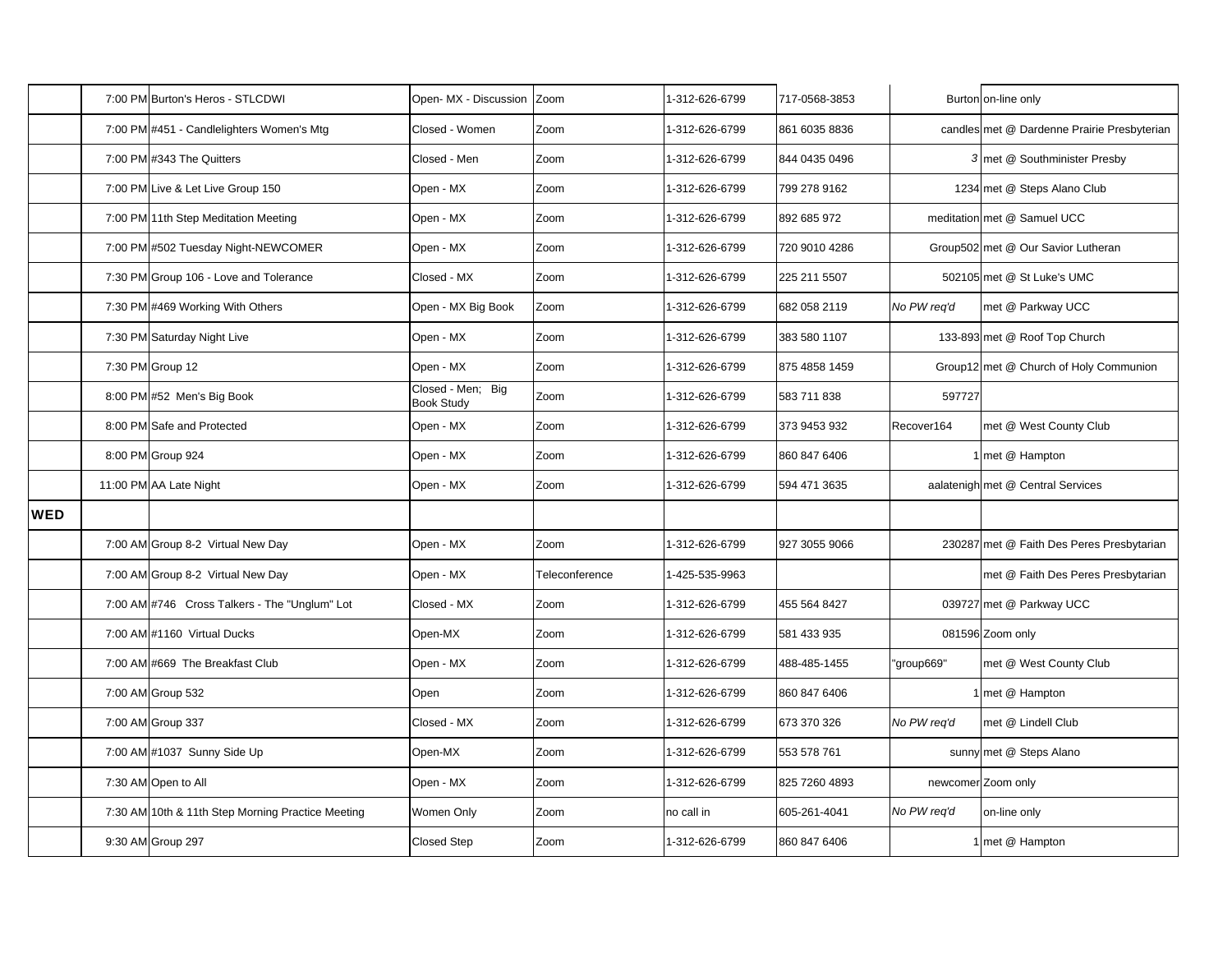|              | 9:30 AM Group 471 Double Winners          | Open - MX                        | Zoom            | 1-312-626-6799               | 857 633 733   |              | doublewin met @ Webster Hills UMC     |
|--------------|-------------------------------------------|----------------------------------|-----------------|------------------------------|---------------|--------------|---------------------------------------|
|              | 10:00 AM #467 Serenity Unlimited          | Closed - Men                     | Google Hangouts | meet.google.com/oqi-uuwj-udq |               |              | met @ 1st Unity                       |
|              | 11:00 AM Group 535 - Lunch Bunch Group    | Open - MX                        | Zoom            | 1-312-626-6799               | 860 847 6406  |              | 1 met @ Hampton                       |
|              | 11:00 AM 11th Step Meditation Meeting     | Open - MX                        | Zoom            | 1-312-626-6799               | 933 657 946   |              | Meditation on line only               |
|              | Noon #84 Dry Noon Meeting                 | Open - MX                        | Google Hangouts | meet.google.com/qoa-akmm-biw |               |              |                                       |
|              | Noon #84 Dry Noon Meeting                 | Open - MX                        | Teleconference  | 1-208-925-0193               | 781 157 717#  |              | met @ West County Club                |
|              | Noon #376                                 | Closed - MX                      | Zoom            | 1-312-626-6799               | 990 007 760   |              | library met @ The Gathering           |
|              | Noon Noonzoomers AA Mtg                   | Big Book & Open<br>Discussion    | Zoom            | 1-312-626-6799               | 727 735 5100  | 583176       |                                       |
|              | Noon Group 460 As Bill Sees It            | Open - MX                        | Zoom            | 1-312-626-6799               | 270 051 708   |              | 387345 met @ Baden                    |
|              | Noon #358 - Love & Tolerance              | Closed - MX                      | Zoom            | 1-312-626-6799               | 266 859 526   |              | 121279 met @ Central Services         |
|              | 1:30 PM Conscious Contact                 | Open - MX                        | Zoom            | 1-312-626-6799               | 895 5025 1467 |              | recovery met @ recovery StL           |
|              | 5:15 PM Women's Happy Destiny             | Open - WOMEN ONLY Zoom           |                 | 1-312-626-6799               | 884 7372 3228 |              | 202019 on-line only                   |
|              | 5:30 PM #535 - Newcomer                   | Open - MX                        | Zoom            | 1-312-626-6799               | 860 847 6406  |              | 1 met @ Hampton                       |
|              | 6:00 PM Group 439                         | Closed - MX                      | Zoom            | 1-312-626-6799               | 322 732 9477  |              | group439 met @ The Gathering          |
|              | 6:30 PM #1113 Higher Ground               | Open-MX-Newcomer                 | Zoom            | 1-312-626-6799               | 252 443 611   | No PW req'd  | met @ Webster Church of Nazarene      |
|              | 6:30 PM Step Sisters                      | Closed - Woman                   | Zoom            | 1-312-626-6799               | 313 280 2947  | No PW req'd  | met @ Sacred Heart                    |
|              | 7:00 PM #19 Open Door to Recovery - Women | Closed - Women                   | Zoom            | 1-312-626-6799               | 623 155 875   |              | 101112 met @ Webster Groves Christian |
| 7:00 PM #166 |                                           | Closed - Women                   | Zoom            | 1-312-626-6799               | 843 7989 3520 |              | 438542 met @ Holy Cross               |
|              | 7:00 PM Road Trudgers                     | Closed-MX-Step                   | Zoom            | 1-312-626-6799               | 815 1604 1222 | 885435       |                                       |
|              | 7:00 PM #994 A Simple Program             | Closed-Women; Trans<br>Inclusive | Zoom            | 1-312-626-6799               | 886 6814 8165 |              | 356499 met @ Lindell Club             |
|              | 7:00 PM AA On The Rocks                   | Open - MX                        | Zoom            | 1-312-626-6799               | 865 8977 4488 | <b>AAOTR</b> | met @ Tower Grove Baptist             |
|              | 7:00 PM Live & Let Live Group 150         | Open - MX                        | Zoom            | 1-312-626-6799               | 799 278 9162  |              | 1234 met @ Steps Alano Club           |
|              | 7:00 PM Group 36                          | Closed - Men                     | Zoom            | 1-312-626-6799               | 250 858 276   |              | 003636 met @ Lindell Club             |
|              | 7:30 PM # 353 New Hope & Love             | Open - MX                        | Zoom            | 1-312-626-6799               | 863 2279 5238 |              | 008343 met @ St Peters UCC - Ferguson |
|              | 7:30 PM Into Action                       | Open - MX                        | Zoom            | 1-312-626-6799               | 426 2586 983  | No PW req'd  | met @ Southgate Church                |
|              | 7:30 PM Group 36                          | Closed - Men                     | Zoom            | 1-312-626-6799               | 843 1710 0595 | No PW reg'd  | met @ Lindell Club                    |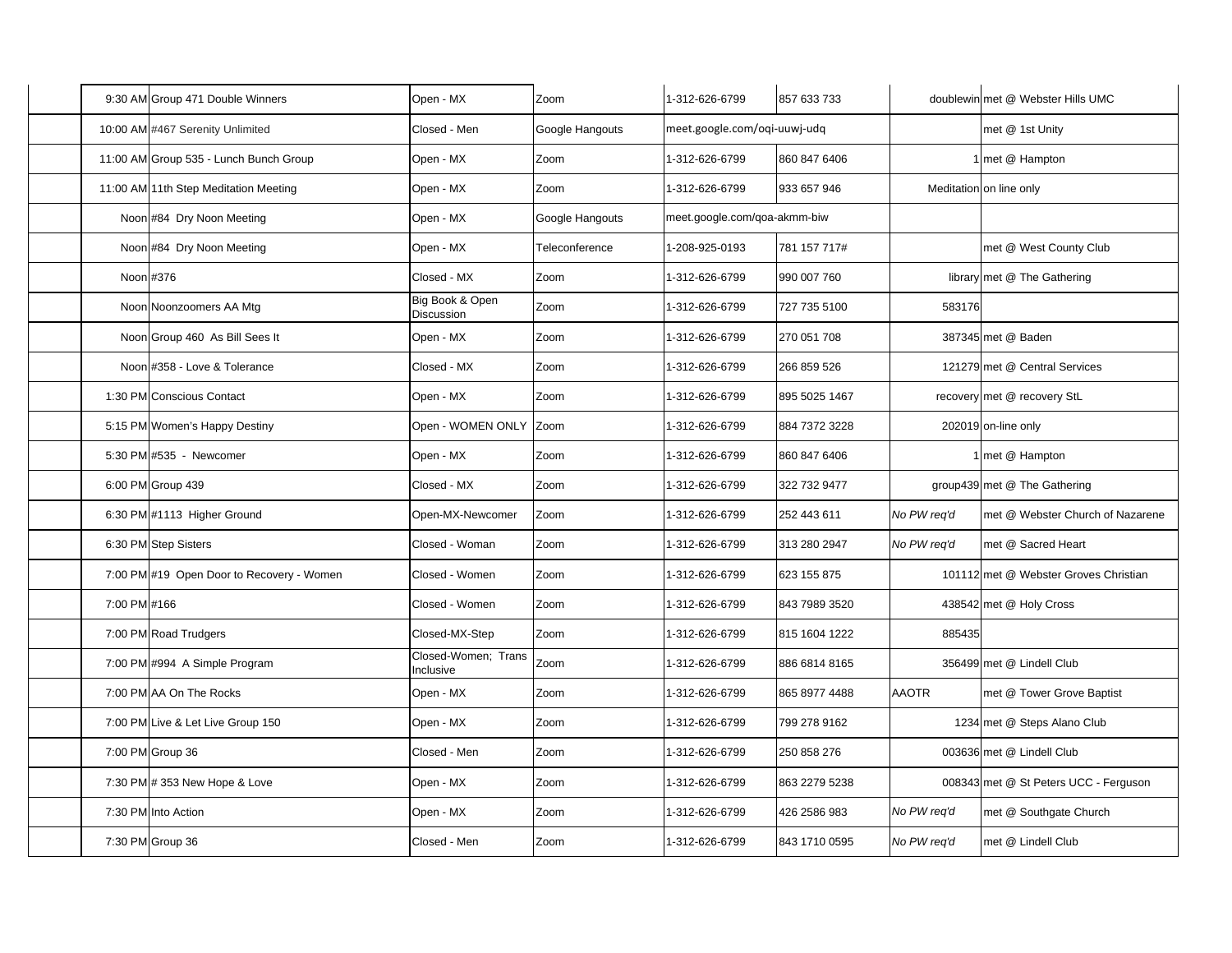|             |                  | 8:00 PM Group 460                     | Open - MX BB 12&12                     | Zoom            | 1-312-626-6799               | 690 364 482   |             | 218249 met @ Baden                   |
|-------------|------------------|---------------------------------------|----------------------------------------|-----------------|------------------------------|---------------|-------------|--------------------------------------|
|             |                  | 8:00 PM Safe and Protected            | Open - MX                              | Zoom            | 1-312-626-6799               | 373 9453 932  | Recover164  | met @ West County Club               |
|             |                  | 11:00 PM AA Late Night                | Open - MX                              | Zoom            | 1-312-626-6799               | 594 471 3635  |             | aalatenigh met @ Central Services    |
| <b>THUR</b> |                  |                                       |                                        |                 |                              |               |             |                                      |
|             |                  | 7:00 AM #1160 Virtual Ducks           | Open-MX                                | Zoom            | 1-312-626-6799               | 581 433 935   |             | 081596 Zoom only                     |
|             |                  | 7:00 AM #669 The Breakfast Club       | Open - MX                              | Zoom            | 1-312-626-6799               | 488-485-1455  | "group669"  | met @ West County Club               |
|             |                  | 7:00 AM Group 536                     | Open Discussion                        | Zoom            | 1-312-626-6799               | 860 847 6406  |             | 1 met @ Hampton                      |
|             |                  | 7:00 AM Group 337                     | Closed - MX                            | Zoom            | 1-312-626-6799               | 673 370 326   | No PW req'd | met @ Lindell Club                   |
|             |                  | 7:00 AM Group 1102 Living Sober       | Closed - MX                            | Zoom            | 1-312-626-6799               | 303 190 623   |             | 305996 met @ Lindell Club            |
|             |                  | 7:00 AM #1037 Sunny Side Up           | Open-MX                                | Zoom            | 1-312-626-6799               | 553 578 761   |             | sunny met @ Steps Alano              |
|             |                  | 8:00 AM #127 Morning Reflections      | Open-MX; Daily<br>Reflections          | Zoom            | 1-312-626-6799               | 873 2242 0716 |             | 320440 met @ North County Office     |
|             |                  | 9:30 AM Group 537                     | Open                                   | Zoom            | 1-312-626-6799               | 860 847 6406  |             | 1 met @ Hampton                      |
|             |                  | 9:30 AM #744 Women Enjoying Sobriety  | Closed-Women; Big<br><b>Book Study</b> | Zoom            | 1-312-626-6799               | 839 0487 4634 |             | 121212 met @ King of Kings on Olive  |
|             |                  | 10:00 AM Group 179                    | Open - MX                              | Zoom            | 1-312-626-6799               | 598 988 635   |             | 241200 met @ Recovery StL            |
|             |                  | 11:00 AM Group 297 Cover to Cover     | Closed - MX                            | Zoom            | 1-312-626-6799               | 860 847 6406  |             | 1 met @ Hampton                      |
|             |                  | 11:00 AM 11th Step Meditation Meeting | Open - MX                              | Zoom            | 1-312-626-6799               | 933 657 946   |             | Meditation on line only              |
|             |                  | Noon #84 Dry Noon Meeting             | Open - MX                              | Google Hangouts | meet.google.com/goa-akmm-biw |               |             |                                      |
|             |                  | Noon #84 Dry Noon Meeting             | Open - MX                              | Teleconference  | 1-208-925-0193               | 781 157 717#  |             | met @ West County Club               |
|             |                  | 2:00 PM We Will Survive               | Closed - WOMEN<br><b>OLNLY</b>         | Zoom            | 1-312-626-6799               | 929 526 9860  | No PW req'd |                                      |
|             |                  | 5:15 PM Women's Happy Destiny         | Open - WOMEN ONLY                      | Zoom            | 1-312-626-6799               | 884 7372 3228 |             | 202019 on-line only                  |
|             |                  | 5:30 PM Group 540                     | Open - Literature                      | Zoom            | 1-312-626-6799               | 860 847 6406  |             | 1 met @ Hampton                      |
|             |                  | 5:30 PM Alphabet Soup - LGBTQ-IA      | Open - MX - Big Book                   | Zoom            | 1-312-626-6799               | 929 526 9860  | No PW req'd | met @ Steps Alano                    |
|             |                  | 5:30 PM Group 277                     | Closed - MX                            | Zoom            | 1-312-626-6799               | 862 6566 8255 |             | 487643 met @ Lindell Club            |
|             | 6:00 PM Hilljack |                                       | Open - MX                              | Zoom            | 1-312-626-6799               | 998 858 535   | No PW req'd | met @ Hilljack House                 |
|             |                  | 6:30 PM Group 220                     | Closed - WOMEN<br><b>OLNLY</b>         | Zoom            | 1-312-626-6799               | 916 412 0490  |             | aa met at Ladue Chapel               |
|             |                  | 6:30 PM 11th Step Meditation Meeting  | Open-MX                                | Zoom            | 1-312-626-6799               | 771 406 959   |             | meditation met @ Hotel CA by the Sea |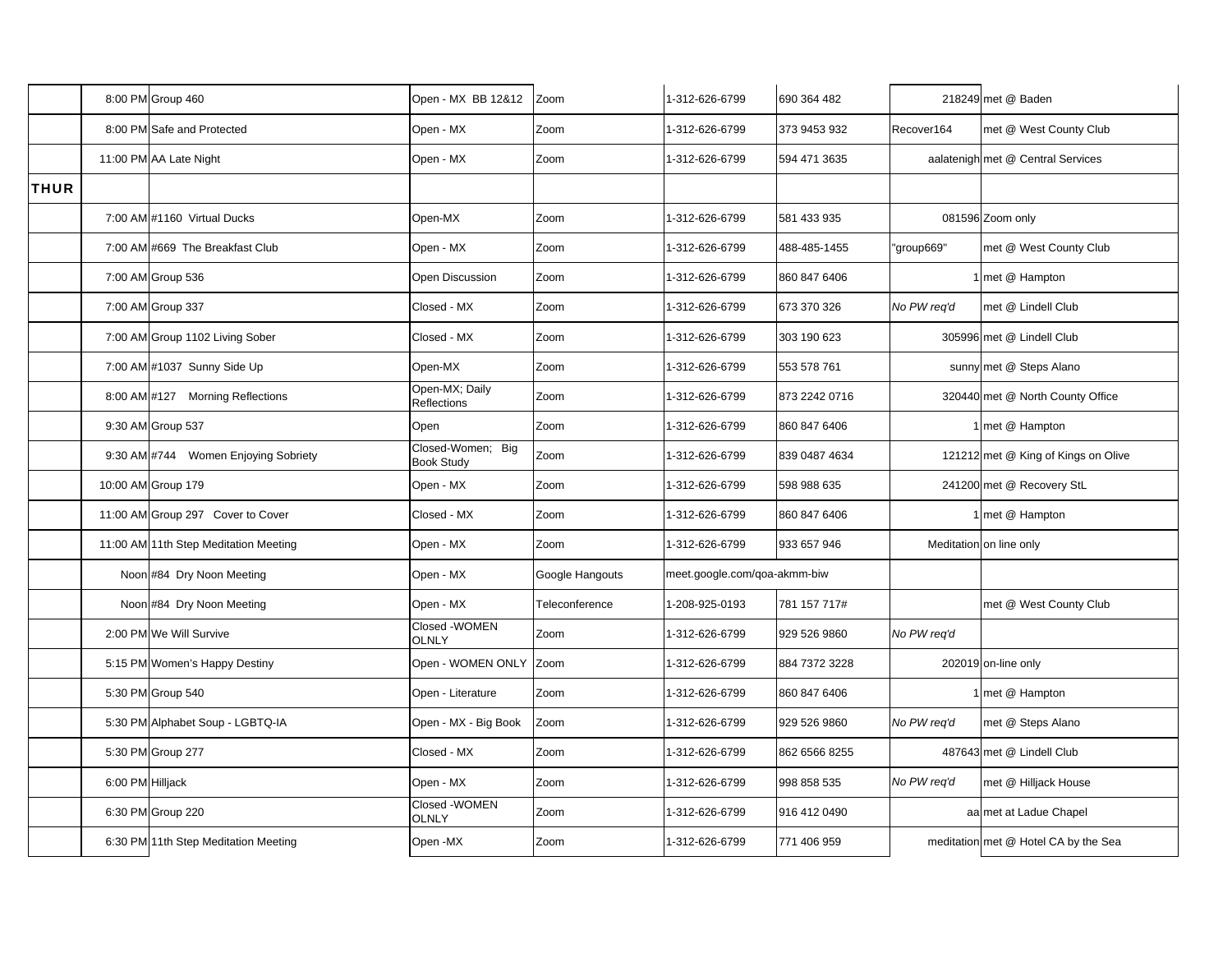|     | 7:00 PM #112 Fenton Big Book Group                | Open - Newcomer                      | Zoom            | 1-312-626-6799               | 651 244 530   |             | 011590 met @ St. Thomas Lutheran                                       |
|-----|---------------------------------------------------|--------------------------------------|-----------------|------------------------------|---------------|-------------|------------------------------------------------------------------------|
|     | 7:00 PM #926 Motivation for Change                | Open - MX                            | Zoom            | 1-301-715-8592               | 886 2151 6478 |             | Lasts until 8:30 pm; met @ Liberty<br>meeting Community Center         |
|     | 7:00 PM Live & Let Live Group 150                 | Open - MX                            | Zoom            | 1-312-626-6799               | 799 278 9162  |             | 1234 met @ Steps Alano Club                                            |
|     | 7:00 PM Group 541                                 | Closed-Men                           | Zoom            | 1-301-715-8592               | 100 052 434   | No PW reg'd | met @ Crestwood Christian Church                                       |
|     | 7:00 PM Group 49                                  | Closed - MX                          | Phone In        | 1-515-606-5187               |               |             | 824 308 met @ 1st Baptist - Bonne Terre                                |
|     | 7:15 PM Group 99                                  | Women Only                           | Zoom            | 1-312-626-6799               | 191 420 327   |             | 676554 met @ North County Office                                       |
|     | 7:30 PM #321 Faith Not Fear: Plague Edition       | Closed MX; Big Book<br>Study         | Zoom            | 1-312-626-6799               | 936 913 850   | 641631      | met @ Lindell Club (Room open 7PM-<br>9PM for before/after fellowship) |
|     | 7:30 PM Stepping Stones                           | Open - Step                          | Zoom            | 1-312-626-6799               | 383 580 1107  |             | 133893 met @ Salem Lutheran - Affton                                   |
|     | 8:00 PM Safe and Protected                        | Open - MX                            | Zoom            | 1-312-626-6799               | 373 9453 932  | Recover164  | met @ West County Club                                                 |
|     | 8:00 PM As Bill Sees It                           | Open - MX                            | Zoom            | 1-312-626-6799               | 860 847 6406  |             | 1 met @ Hampton                                                        |
|     | 8:15 PM #816 - Tower Grove Beginners              | Open - MX                            | Zoom            | 1-312-626-6799               | 208 888 250   |             | 6101935 met @ St John's Episcopal                                      |
| FRI |                                                   |                                      |                 |                              |               |             |                                                                        |
|     | 7:00 AM Group 8-2 Virtual New Day                 | Open - MX                            | Teleconference  | 1-425-535-9963               |               |             | met @ Faith Des Peres Presbytarian                                     |
|     | 7:00 AM Group 8-2 Virtual New Day                 | Open - MX                            | Zoom            | 1-312-626-6799               | 927 3055 9066 |             | 230287 met @ Faith Des Peres Presbytarian                              |
|     | 7:00 AM #1160 Virtual Ducks                       | Open-MX                              | Zoom            | 1-312-626-6799               | 581 433 935   |             | 081596 Zoom only                                                       |
|     | 7:00 AM #669 The Breakfast Club                   | Open - MX                            | Zoom            | 1-312-626-6799               | 488-485-1455  | "group669"  | met @ West County Club                                                 |
|     | 7:00 AM Group 337                                 | Closed - MX                          | Zoom            | 1-312-626-6799               | 673 370 326   | No PW req'd | met @ Lindell Club                                                     |
|     | 7:00 AM #1037 Sunny Side Up                       | Open-MX                              | Zoom            | 1-312-626-6799               | 553 578 761   |             | sunny met @ Steps Alano                                                |
|     | 7:30 AM 10th & 11th Step Morning Practice Meeting | Women Only                           | Zoom            | no call in                   | 605-261-4041  | No PW reg'd | on-line only                                                           |
|     | 8:00 AM #138 Our Lady of the Pillar               | Closed - MX - Step                   | Zoom            | 1-312-626-6799               | 9164 120 490  | aa          | met @ Annunziata Church                                                |
|     | 9:30 AM Group 546                                 | Open - MX                            | Zoom            | 1-312-626-6799               | 860 847 6406  |             | 1 met @ Hampton                                                        |
|     | 11:00 AM Group 547                                | Open - MX                            | Zoom            | 1-312-626-6799               | 860 847 6406  |             | 1 met @ Hampton                                                        |
|     | 11:00 AM 11th Step Meditation Meeting             | Open - MX                            | Zoom            | 1-312-626-6799               | 933 657 946   | Meditation  | on line only                                                           |
|     | Noon #84 Dry Noon Meeting                         | Open - MX                            | Google Hangouts | meet.google.com/qoa-akmm-biw |               |             |                                                                        |
|     | Noon #84 Dry Noon Meeting                         | Open - MX                            | Teleconference  | 1-208-925-0193               | 781 157 717#  |             | met @ West County Club                                                 |
|     | Noon Noonzoomers AA Mtg                           | Big Book & Open<br><b>Discussion</b> | Zoom            | 1-312-626-6799               | 727 735 5100  | 583176      |                                                                        |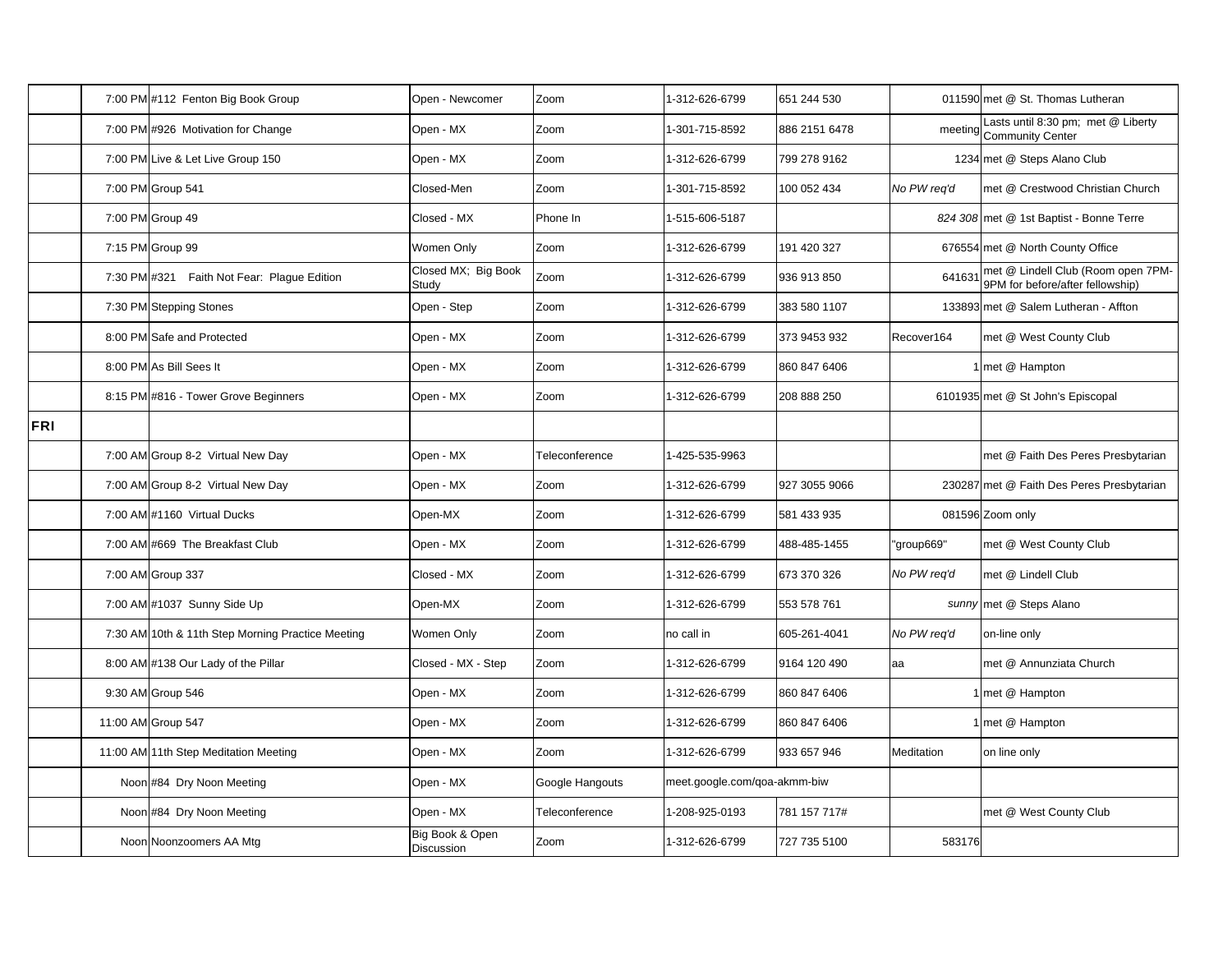|            |               | 2:00 PM We Will Survive                | Closed - WOMEN<br><b>OLNLY</b>        | Zoom | 1-312-626-6799 | 929 526 9860  | No PW req'd |                                       |
|------------|---------------|----------------------------------------|---------------------------------------|------|----------------|---------------|-------------|---------------------------------------|
|            |               | 4:00 PM Sober As A Mother              | Open - WOMEN ONLY Zoom                |      | 1-312-626-6799 | 229 044 3591  |             | 1 met @ 1st Baptist of Crestwood      |
|            |               | 5:15 PM Women's Happy Destiny          | Open - WOMEN ONLY Zoom                |      | 1-312-626-6799 | 884 7372 3228 |             | 202019 on-line only                   |
|            |               | 5:30 PM Group 549                      | <b>Closed Discussion</b>              | Zoom | -312-626-6799  | 860 847 6406  |             | 1 met @ Hampton                       |
|            | 5:30 PM #493  |                                        | Closed-Men: Step                      | Zoom | 1-312-626-6799 | 260 495 5741  |             | 048678 met @ Parkway UCC              |
|            |               | 5:30 PM #253 The Group                 | Closed - Men - Speaker Zoom           |      | 1-312-626-6799 | 825 7100 2350 |             | 031351 met @ Church of Holy Communion |
|            |               | 5:45 PM Group #413                     | Closed - Women;<br>Speaker/Discussion | Zoom | -312-626-6799  | 263 787 324   |             | 279425 met @ Recovery StL             |
|            |               | 6:00 PM #750 Friday Night Happy Hour   | Closed - MX                           | Zoom | 1-312-626-6799 | 812 249 293   |             | 810408 met @ Steps Alano              |
|            |               | 6:00 PM Group 482 Ladies Night Group   | Closed - Women                        | Zoom | 1-312-626-6799 | 889 5992 9702 | TheHub      | met @ The Hub                         |
|            |               | 6:00 PM #480 Women's Meeting           | Closed - Women                        | Zoom | 1-312-626-6799 | 544 984 6578  |             | 760369 met @ Lindell Club             |
|            | 6:00 PM #1045 |                                        | Closed - Men                          | Zoom | 1-312-626-6799 | 717 913 072   |             | dance met @ Central Services          |
|            |               | 7:00 PM #4102 - Renegade Group         | Closed-MX; Speaker                    | Zoom | -312-626-6799  | 734 413 656   |             | 022135 met @ St. Peter's - Kirkwood   |
|            |               | 7:00 PM New Meeting                    | Open - MX                             | Zoom | 1-312-626-6799 | 860 847 6406  |             | 1 met @ Hampton                       |
|            |               | 7:30 PM Into Action                    | Open - MX                             | Zoom | 1-312-626-6799 | 426 2586 983  | No PW req'd |                                       |
|            |               | 7:30 PM Couples in Sobriety            | Open - MX                             | Zoom | 1-312-626-6799 | 877 052 445   |             | Couples met @ Incarnate Word Parish   |
|            |               | 7:30 PM #178 - Carry the Message Group | MX-Open-Speaker                       | Zoom | 1-312-626-6799 | 289 574 057   | newcomers   | met @ Harris House                    |
|            |               | 8:00 PM Group 405                      | Closed                                | Zoom | 1-312-626-6799 | 860 847 6406  |             | 1 met @ Hampton                       |
|            |               | 8:00 PM Group 460                      | Open - MX BB 12&12                    | Zoom | -312-626-6799  | 690 364 482   |             | 218249 met @ Baden                    |
|            |               | 8:00 PM Live & Let Live Group 150      | Open - MX                             | Zoom | 1-312-626-6799 | 799 278 9162  |             | 1234 met @ Steps Alano Club           |
|            |               | 8:00 PM Safe and Protected             | Open - MX                             | Zoom | -312-626-6799  | 373 9453 932  | Recover164  | met @ West County Club                |
|            |               | 8:00 PM Group 362                      | Closed - Men - Speaker                | Zoom | -312-626-6799  | 897 5941 8859 |             | 059064 met @ Glendale Lutheran        |
|            | 8:00 PM #43   |                                        | Closed - Men                          | Zoom | 1-312-626-6799 | 826 4038 6750 |             | 43 met @ Lindell Club                 |
|            |               | 8:00 PM Group #977                     | Open - MX                             | Zoom | 1-312-626-6799 | 436 754 7448  | No PW reg'd | met @ Glendale Lutheran               |
|            |               | 8:00 PM Group 47                       | Closed-MX; Speaker                    | Zoom | 1-312-626-6799 | 998 115 241   | No PW req'd | met @ Central Services                |
|            |               | 11:59 PM AA Late Night                 | Open - MX                             | Zoom | 1-312-626-6799 | 594 471 3635  |             | aalatenigh met @ Central Services     |
| <b>SAT</b> |               |                                        |                                       |      |                |               |             |                                       |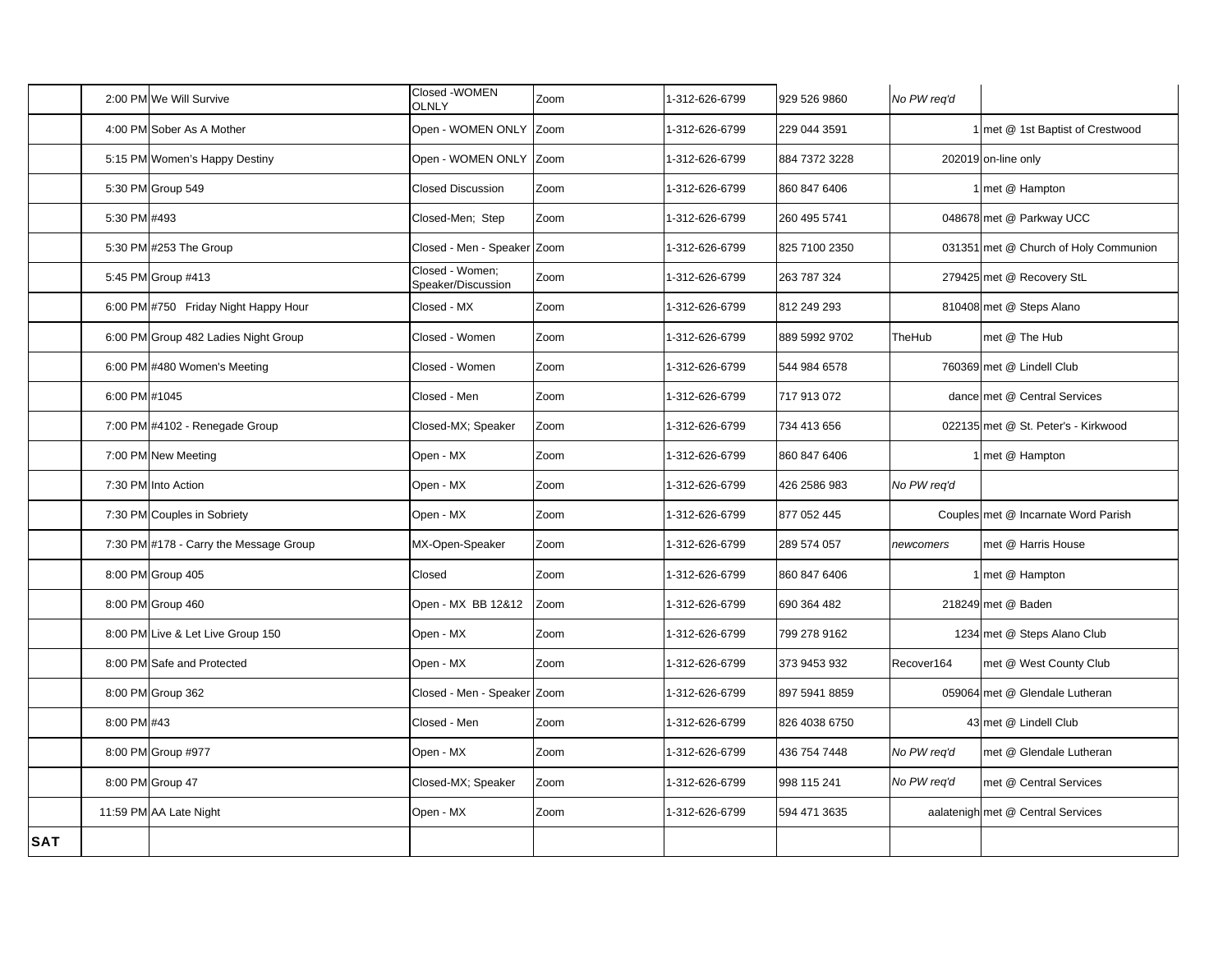|                  | 7:00 AM #746 Cross Talkers - The "Unglum" Lot       | Closed - MX          | Zoom            | 1-312-626-6799               | 455 564 8427  |             | 39727 met @ Parkway UCC              |
|------------------|-----------------------------------------------------|----------------------|-----------------|------------------------------|---------------|-------------|--------------------------------------|
|                  | 7:00 AM #1160 Virtual Ducks                         | Open-MX              | Zoom            | 1-312-626-6799               | 581 433 935   |             | 081596 Zoom only                     |
|                  | 7:00 AM #669 The Breakfast Club                     | Open - MX            | Zoom            | 1-312-626-6799               | 488-485-1455  | "group669"  | met @ West County Club               |
|                  | 7:00 AM Group 234                                   | Open Discussion      | Zoom            | 1-312-626-6799               | 860 847 6406  |             | 1 met @ Hampton                      |
|                  | 7:00 AM Group 337                                   | Closed - MX          | Zoom            | 1-312-626-6799               | 673 370 326   | No PW req'd | met @ Lindell Club                   |
|                  | 9:00 AM Group 318 (fellowship starts at 8:00)       | Closed-Men           | Zoom            | 1-312-626-6799               | 109 941 435   |             | 3 met @ Central Services             |
|                  | 9:00 AM Group 1005                                  | Open - MX            | Zoom            | 1-312-626-6799               | 874 7050 2587 | recovery    | met @ Clayton Behavioral Health      |
|                  | 9:30 AM Group 553                                   | Closed               | Zoom            | 1-312-626-6799               | 860 847 6406  |             | 1 met @ Hampton                      |
|                  | 10:00 AM Simply AA                                  | Open - MX            | Teleconference  | 1-425-535-9963               |               |             |                                      |
|                  | 10:30 AM #601 Kirkwood Step                         | Open - MX            | Zoom            | 1-312-626-6799               | 856 4236 3843 |             | 63122 met @ Grace Episcopal          |
|                  | 10:30 AM The Unity Group #1179                      | Closed MX            | Zoom            | 1-312-626-6799               | 845 9761 1656 |             | Unity on-line only                   |
|                  | 10:30 AM Saturday Sober Sisters                     | Closed - Women       | Google Hangouts | meet.google.com/goa-akmm-biw |               |             | met at West Co. Club                 |
| <b>NOON #661</b> |                                                     | Open - MX            | Zoom            | 1-312-626-6799               | 860 847 6406  |             | 1 met @ Hampton                      |
|                  | 11:30 AM Group 250                                  | Closed, MX, Big Book | Zoom            | 1-312-626-6799               | 861 630 3068  |             | @NewLife! met @ Central Services     |
|                  | 2:00 PM Afternoon Delight                           | Open - MX            | Zoom            | 1-312-626-6799               | 860 847 6406  |             | 1 met @ Hampton                      |
|                  | 4:00 PM Group 212                                   | Closed - Mixed       | Zoom            | 1-312-626-6799               | 868 6426 0672 |             | four pm met @ St Michael & St George |
|                  | 5:15 PM Women's Happy Destiny                       | Open - WOMEN ONLY    | Zoom            | 1-312-626-6799               | 884 7372 3228 |             | 202019 on-line only                  |
|                  | 5:30 PM Group 557                                   | Open Discussion      | Zoom            | 1-312-626-6799               | 860 847 6406  |             | 1 met @ Hampton                      |
|                  | 6:00 PM How to Stay Sober During These Trying Times | Open - Topic         | Zoom            | 1-312-626-6799               | 227 762 011   | 876543      |                                      |
|                  | 6:00 PM Group 274                                   | Open - MX            | Zoom            | 1-312-626-6799               | 972 5915 5248 |             | meeting247 met @ North County Office |
|                  | 6:30 PM Saturday Night Live                         | Open - MX            | Zoom            | 1-312-626-6799               | 383 580 1107  |             | 133-893 met @ Roof Top Church        |
|                  | 7:30 PM #761 Saturday Night Live                    | Open - Newcomer      | Zoom            | 1-312-626-6799               | 383 580 1107  |             | 133893 met @ Salem Lutheran - Affton |
|                  | 8:00 PM Safe and Protected                          | Open - MX            | Zoom            | 1-312-626-6799               | 373 9453 932  | Recover164  | met @ West County Club               |
|                  | 8:00 PM Group 312                                   | Open - MX            | Zoom            | 1-312-626-6799               | 832 1316 3871 |             | 154850 mwt @ St Michael & St George  |
|                  | 8:00 PM Group 214                                   | Open Discussion      | Zoom            | 1-312-626-6799               | 860 847 6406  |             | 1 met @ Hampton                      |
|                  | 8:30 PM Live & Let Live Group 150                   | Open - MX            | Zoom            | 1-312-626-6799               | 799 278 9162  |             | 1234 met @ Steps Alano Club          |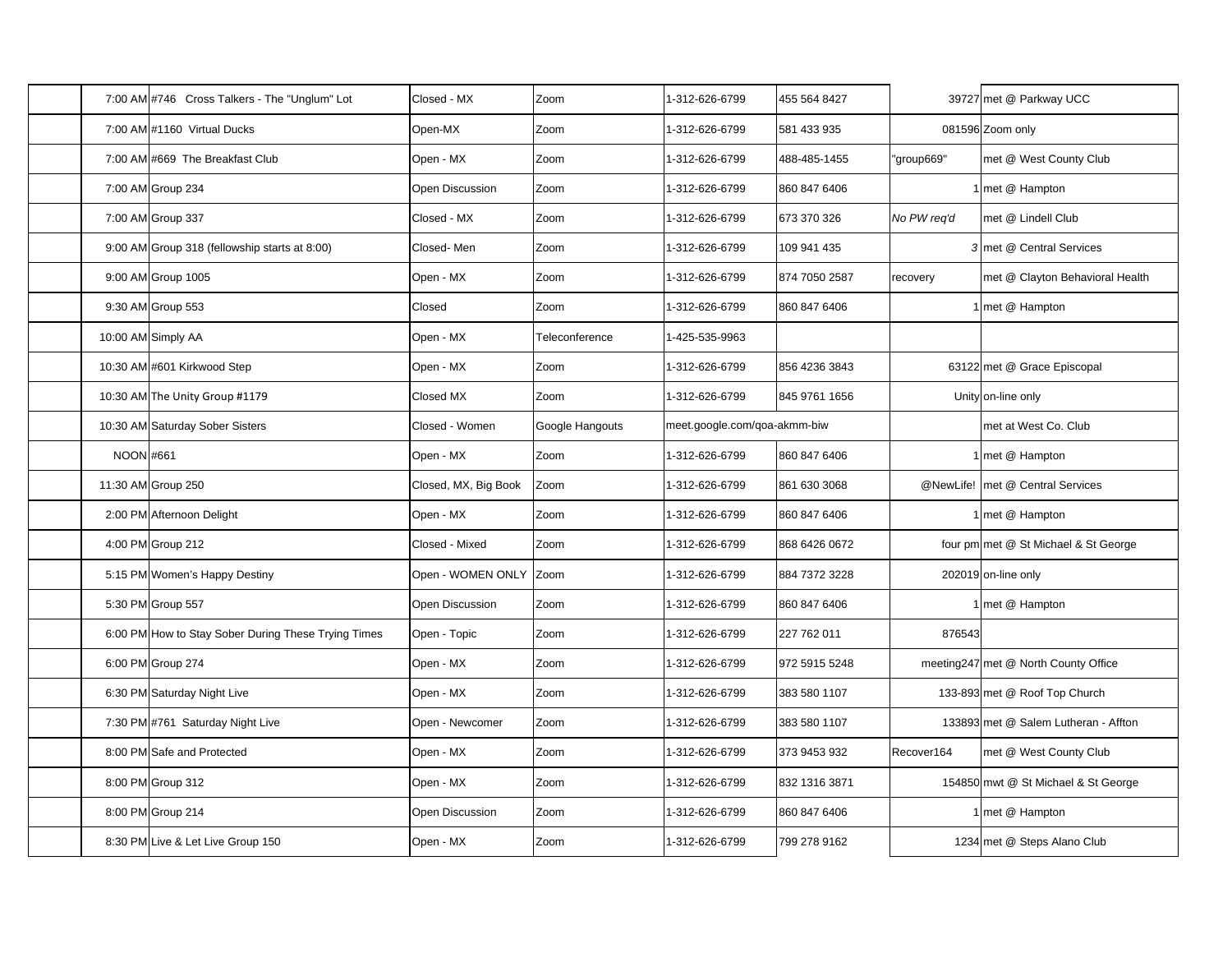|            |               | 11:59 PM AA Late Night                            | Open - MX                         | Zoom            | 1-312-626-6799               | 594 471 3635  |             | aalatenigh met @ Central Services         |
|------------|---------------|---------------------------------------------------|-----------------------------------|-----------------|------------------------------|---------------|-------------|-------------------------------------------|
| <b>SUN</b> |               |                                                   |                                   |                 |                              |               |             |                                           |
|            |               | 7:00 AM Group 8-2 Virtual New Day                 | Open - MX                         | Teleconference  | 1-425-535-9963               |               |             | met @ Faith Des Peres Presbytarian        |
|            |               | 7:00 AM Group 8-2 Virtual New Day                 | Open - MX                         | Zoom            | 1-312-626-6799               | 927 3055 9066 |             | 230287 met @ Faith Des Peres Presbytarian |
|            |               | 7:00 AM #1160 Virtual Ducks                       | Open-MX                           | Zoom            | 1-312-626-6799               | 581 433 935   |             | 081596 Zoom only                          |
|            |               | 7:30 AM 10th & 11th Step Morning Practice Meeting | Women Only                        | Zoom            | no call in                   | 605-261-4041  | No PW req'd | on-line only                              |
|            |               | 8:00 AM Group 568                                 | Open - MX                         | Zoom            | 1-312-626-6799               | 860 847 6406  |             | met @ Hampton                             |
|            |               | 8:00 AM #669 The Breakfast Club                   | Open - MX                         | Zoom            | 1-312-626-6799               | 488-485-1455  | 'group669"  | met @ West County Club                    |
|            | 8:00 AM #486  |                                                   | Closed - MX Big Book              | Zoom            | 1-312-626-6799               | 618 038 833   |             | 3 met @ Lindell Club                      |
|            | 9:00 AM #123  |                                                   | Closed-Women<br>NEWCOMER          | Zoom            | 1-312-626-6799               | 886 015 391   | No PW req'd | met @ Harris House                        |
|            |               | 9:00 AM #255 5 and Dime Meeting                   | Speaker on Steps 5 and Zoom<br>10 |                 | 1-312-626-6799               | 845-2025-1856 |             | 173321 met @ Care and Counseling          |
|            |               | 9:00 AM We Ain't Saints                           | Closed - Mens                     | Zoom            | 1-312-626-6799               | 857 4016 2305 |             | saints met @ Central Services             |
|            |               | 9:00 AM 11th Step Meditation Meeting              | Open - MX                         | Zoom            | 1-312-626-6799               | 429 232 739   |             | meditation met @ Steps Alano Club         |
|            |               | 9:30 AM Group 515                                 | <b>Tradition Study</b>            | Zoom            | 1-312-626-6799               | 860 847 6406  |             | 1 met @ Hampton                           |
|            |               | 9:30 AM Group 382                                 | Closed - MX                       | Zoom            | 1-312-626-6799               | 886-4035-1844 |             | 101112 met @ St Mary's Hospital           |
|            |               | 10:00 AM Group 109                                | Open - MX                         | Zoom            | 1-312-626-6799               | 746 5144 7823 |             | 819458 met @ Christian NE                 |
|            |               | 10:00 AM Group 61 - Grapevine                     | Closed - MX                       | Zoom            | 1-312-626-6799               | 835 5244 1197 |             | 061035 met @ DePaul Hospital              |
|            |               | 10:00 AM Group 50                                 | $MX -$<br>Discussion/Speaker      | Zoom            | 1-312-626-6799               | 711 083 1030  |             | 771242 met @ The Office in St. Charles    |
|            |               | 10:00 AM #225 Character Defects                   | Closed - MX                       | Zoom            | 1-312-626-6799               | 863 0174 6473 |             | 638794 met @ Care and Counseling          |
|            | 10:30 AM #386 |                                                   | Closed - MX                       | Zoom            | 1-312-626-6799               | 864 7275 4184 |             | 637923 met @ Creve Coeur Govmt Cntr       |
|            | 10:30 AM #436 |                                                   | Open- MX                          | Zoom            | 1-312-626-6799               | 560 641 662   |             | 561 853 met @ Olive Branch                |
|            |               | 11:00 AM #517 NEWCOMER                            | Open - MX                         | Zoom            | 1-312-626-6799               | 860 847 6406  |             | I met @ Hampton                           |
|            |               | 11:00 AM #490 Promises                            | Open - MX                         | Zoom            | 1-312-626-6799               | 847 047 54969 | No PW req'd | met @ Riverchase                          |
|            |               | Noon #84 Dry Noon Meeting                         | Open - MX                         | Google Hangouts | meet.google.com/qoa-akmm-biw |               |             |                                           |
|            |               | Noon #84 Dry Noon Meeting                         | Open - MX                         | Teleconference  | 1-208-925-0193               | 781 157 717#  |             | met @ West County Club                    |
|            |               | 1:00 PM Women's Happy Destiny                     | Open - WOMEN ONLY Zoom            |                 | 1-312-626-6799               | 884 7372 3228 |             | 202019 on-line only                       |
|            |               | 1:00 PM Hampton                                   | Open - WOMEN ONLY                 | Zoom            | 1-312-626-6799               | 860 847 6406  |             | 1 met @ Hampton                           |
|            |               | 2:00 PM Group 423                                 | Open - MX; Big Book<br>Discussion | Zoom            | 1-312-626-6799               | 793 864 398   |             | 812394 met @ North County Office          |